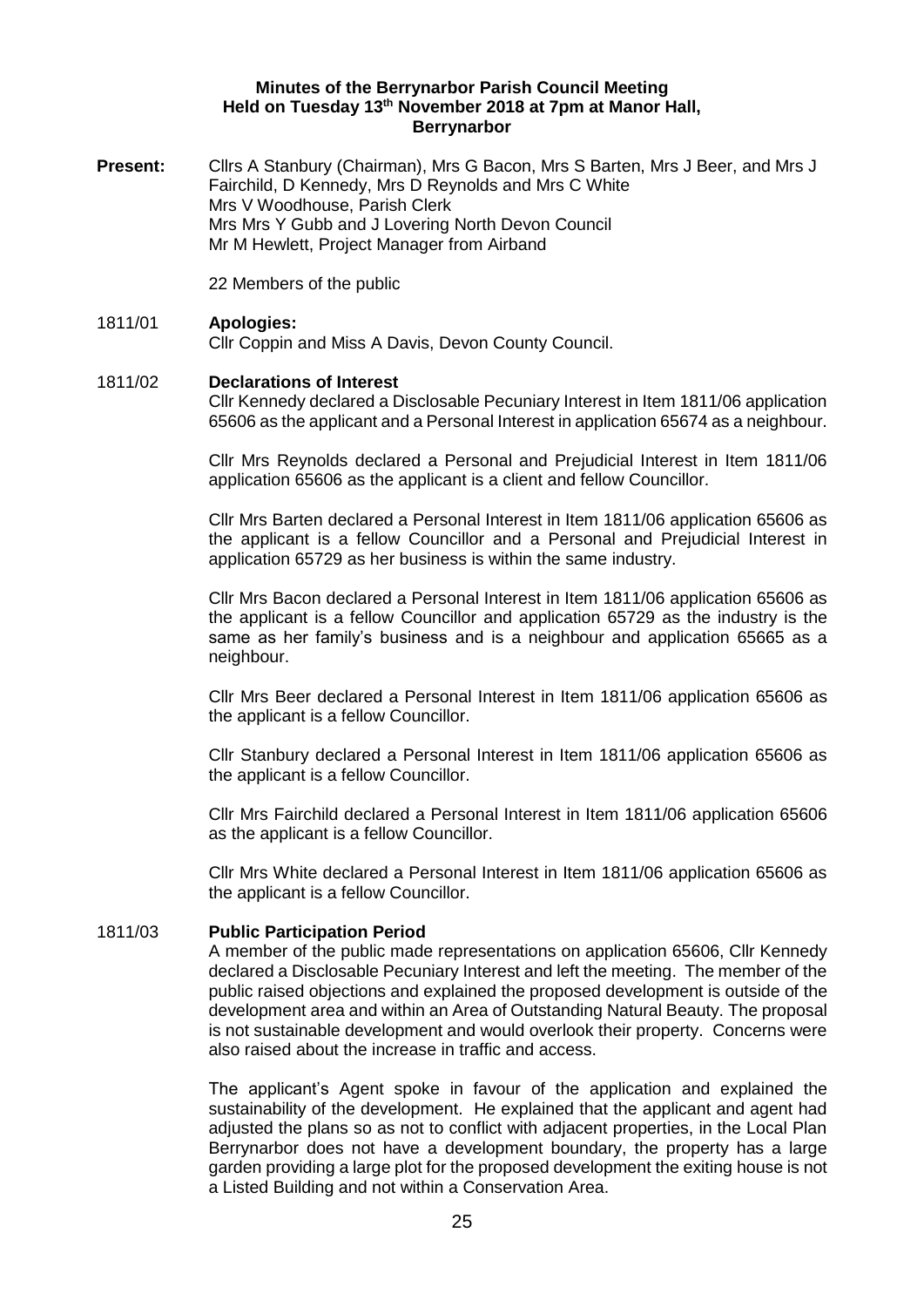A member of the public raised concerns about second homes in the area and the detrimental impact this has on the community and village. She explained that village life should be maintained and properties protected for residents for a sustainable community, owners of second homes do not contribute to village life.

Cllr Kennedy returned to the meeting.

A member of the public explained that the adopted Local Plan does not have development boundaries for Berrynarbor, which were removed at the request of the Parish Council. He felt that it was now even more important that the Parish Council responds to planning applications and was concerned that some consultations for planning applications are not making the timescale for Parish Council Meetings and an extension should be requested in this instance.

The applicant of application 65759 spoke in favour of the application and explained the differences between the original consent, which was for 1 residential unit and 3 holiday lets, and the current application for 1 residential unit and 4 smaller holiday lets, he explained that the footprint of the outbuildings would remain unchanged.

A member of the public asked if Planning Application 65665 would be discussed at the meeting.

A member of the public felt that an item for "Matters Arising" should be placed on Agendas for Parish Council Meetings.

Cllr Mrs Bacon left the meeting.

#### 1811/04 **To approve and sign the Minutes of the Berrynarbor Parish Council meeting held on Tuesday 9 th October 2018** Copies were circulated prior to the meeting. It was **resolved**, with no votes to the contrary, to approve and sign the minutes of the meeting held on the 9<sup>th</sup> October 2018 as a correct record. Cllr Stanbury duly signed the minutes.

Cllr Mrs Bacon returned to the meeting.

#### 1811/05 **To receive reports from:**

# • Police

The newsletter was circulated prior to the meeting.

- County Councillor Miss A Davis The report was circulated prior to the meeting and is attached as Appendix One.
- District Councillors Mrs Y Gubb & J Lovering Cllr Mrs Gubb reported that the consultation on the Parish Boundaries Review was underway and NDC had asked if the Parish Council could update its Section 106 money wish list.

Cllr Lovering reported that NDC is undertaking a strategy to support tourism in North Devon and was supporting responsible gambling week.

- Play Area Inspections Cllr Mrs J Beer Nothing to report.
- Manor Hall Cllr J Fairchild Cllr Mrs Fairchild reported that the chimney requires some work and therefore the painting will be temporarily relocated.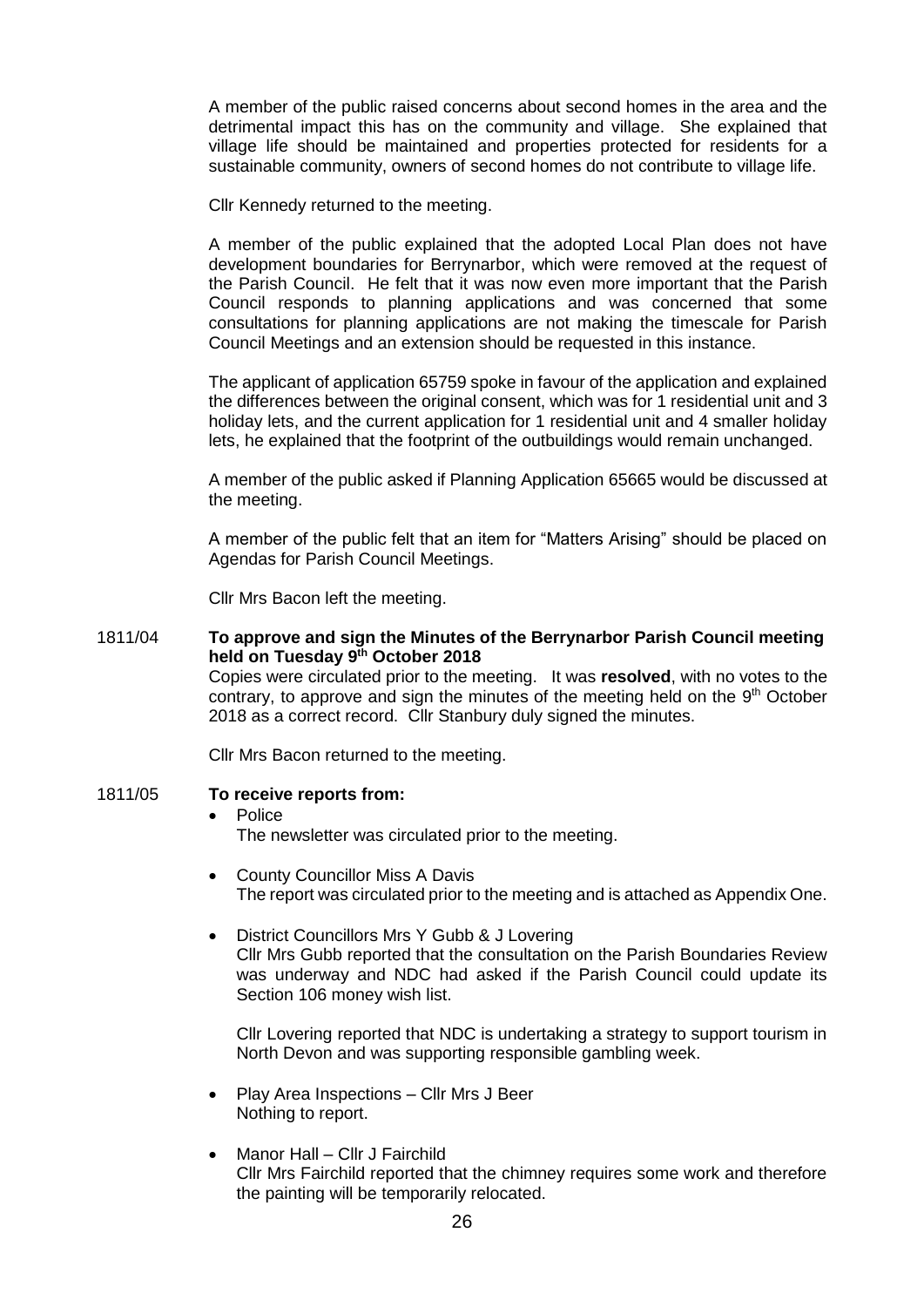- Footpaths Mrs J Fairchild Cllr Mrs Fairchild had attended the Parish Paths Partnership Annual Workshop, which she reported on under meetings/events.
- Dog Exercise Area Cllr Mrs White Nothing to report.
- Meetings/Events attended by Councillors/Clerk Cllr Mrs Fairchild explained that she had attended the Parish Paths Partnership Annual Workshop in Croyde which had been useful, she had been provided with some replacement stickers for the worn ones, the Public Rights of Way P3 Officer was unable to attend due to illness but her attendance at a future Parish Council meeting would be requested.

### 1811/06 **Planning and Planning Correspondence**

Planning Applications: to consider Planning Applications received to date.

Cllr Kennedy declared a Disclosable Pecuniary Interest in the following item and left the meeting.

Cllr Mrs Reynolds declared a Personal and Prejudicial Interest in the following item and left the meeting.

**65606** Erection of one dwelling (amended plans and certificate) Location: Brackenberry House, Hagginton Hill, Berrynarbor, Ilfracombe Applicant/Agent: Mr D Kennedy

It was **resolved**, with 2 votes against and 1 abstention, to recommend APPROVAL, the Parish Council would raise concerns about overlooking neighbouring properties especially from the balcony.

Cllr Mrs Reynolds returned to the meeting.

**65674** Demolition of conservatory and erection of extension Location: Besshill, 14 Hagginton Hill, Berrynarbor, Ilfracombe Applicant/Agent: Mr and Mrs Joyce

It was **resolved**, with no votes to the contrary, to recommend APPROVAL.

Cllr Kennedy returned to the meeting.

Cllr Mrs Barten declared a Personal and Prejudicial Interest in the following item and left the meeting.

**65729** Siting of 2 glamping pods Location: Watermouth Cove Holiday Park, Berrynarbor, Ilfracombe Applicant/Agent: Mrs V Fry

It was **resolved**, with no votes to the contrary, to recommend APPROVAL.

Cllr Mrs Barten returned to the meeting.

**65759** Conversion of agricultural buildings to form one dwelling and 4 units of holiday accommodation Location: The Fold Yard, Oxenpark Lane, Berrynarbor, Ilfracombe Applicant/Agent: Mr and Mrs Davies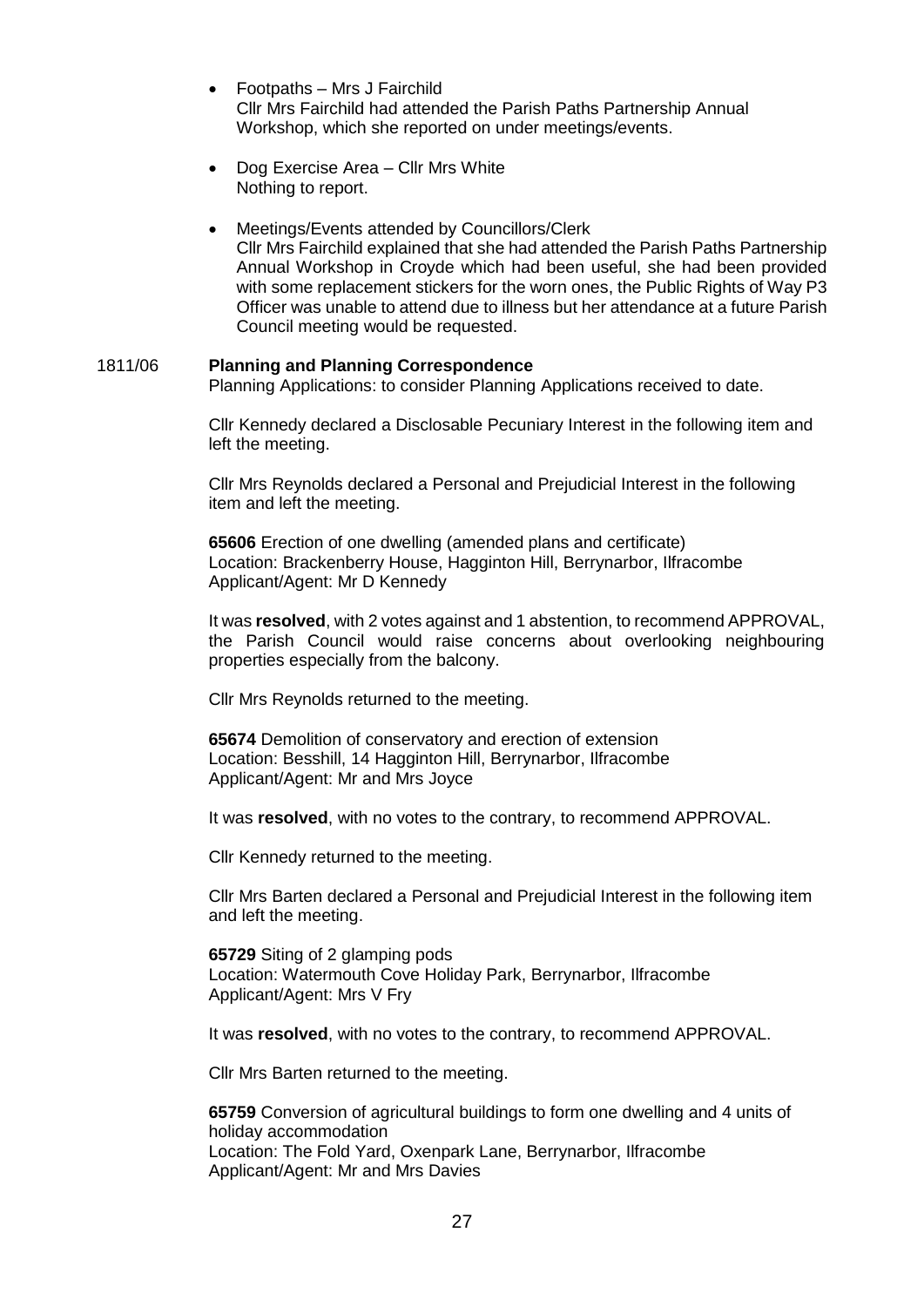It was **resolved**, with no votes to the contrary, to recommend APPROVAL.

The Chairman explained that consultation notification of application **65665** had not been received, the Clerk had requested an extension, however the Planning Officer was on leave and an extension could not be confirmed. It was unanimously agreed that if an extension cannot be given to hold an extra-ordinary meeting to consider the application.

Planning Decisions: The Planning Authority has given Approval for:

**65472** Retrospective application for erection of triple garage and carport with external staircase to first floor terrace & store room at Higher Yetland, Berry Down, Combe Martin, Ilfracombe

Withdrawn:

**65426** Erection of one 12 metre high pole with radio equipment attached together with erection of one ancillary storage cabinet and compound boundary fencing at Land adjacent to mast at Moules Farm, Barton Lane, Berrynarbor, Ilfracombe

It was **resolved**, with no votes to the contrary, to note the above.

## 1811/07 **To receive presentation from Airband on the project to deliver superfast broadband**

The Chairman welcomed the members of Airband who proceeded to explain that the company was family run and delivering Government sponsored broadband and connecting rural communities. It was explained that the technology requires line of sight and is manly wireless. Phase two would be completed at the end of January 2019 and includes 18 postcodes in the area, an application for a location in Berrynarbor has been withdrawn due to an objection, however, it will be resubmitted in the future, this would have formed part of phase 2 but will now be delayed until mid-2019, each pole can deliver a service to around 130 houses.

The Chairman thanked Airband for the presentation.

- 1811/08 **Matters to Note** (correspondence is available from the Clerk unless otherwise stated)
	- Completion of Monthly Defibrillator report
	- Police November Newsletter (available on the website)
	- Thank you and update on funding position of North Devon Record Office (copy enclosed for Cllrs)
	- DALC's October newsletter
	- Adoption of the North Devon & Torridge Local Plan
	- Funding Application to the Communities Together Fund for replacement of bus shelter – refused

It was **resolved**, with no votes to the contrary, to note the information.

#### 1811/09 **To approve payments and receipts to date and receive budget review** The following payments were received:

## **Payments 10th October 2018 – 13th November 2018**

| <b>Clerk's November Salary</b> |  |                                | £310.10(Net) |
|--------------------------------|--|--------------------------------|--------------|
| Expenses: Mileage              |  | 09/10/2018 39 miles $@$ 0.45 = | £17.55       |
| Land Registry Charge           |  |                                | £6.00        |
| Total:                         |  |                                | £333.65      |
|                                |  |                                |              |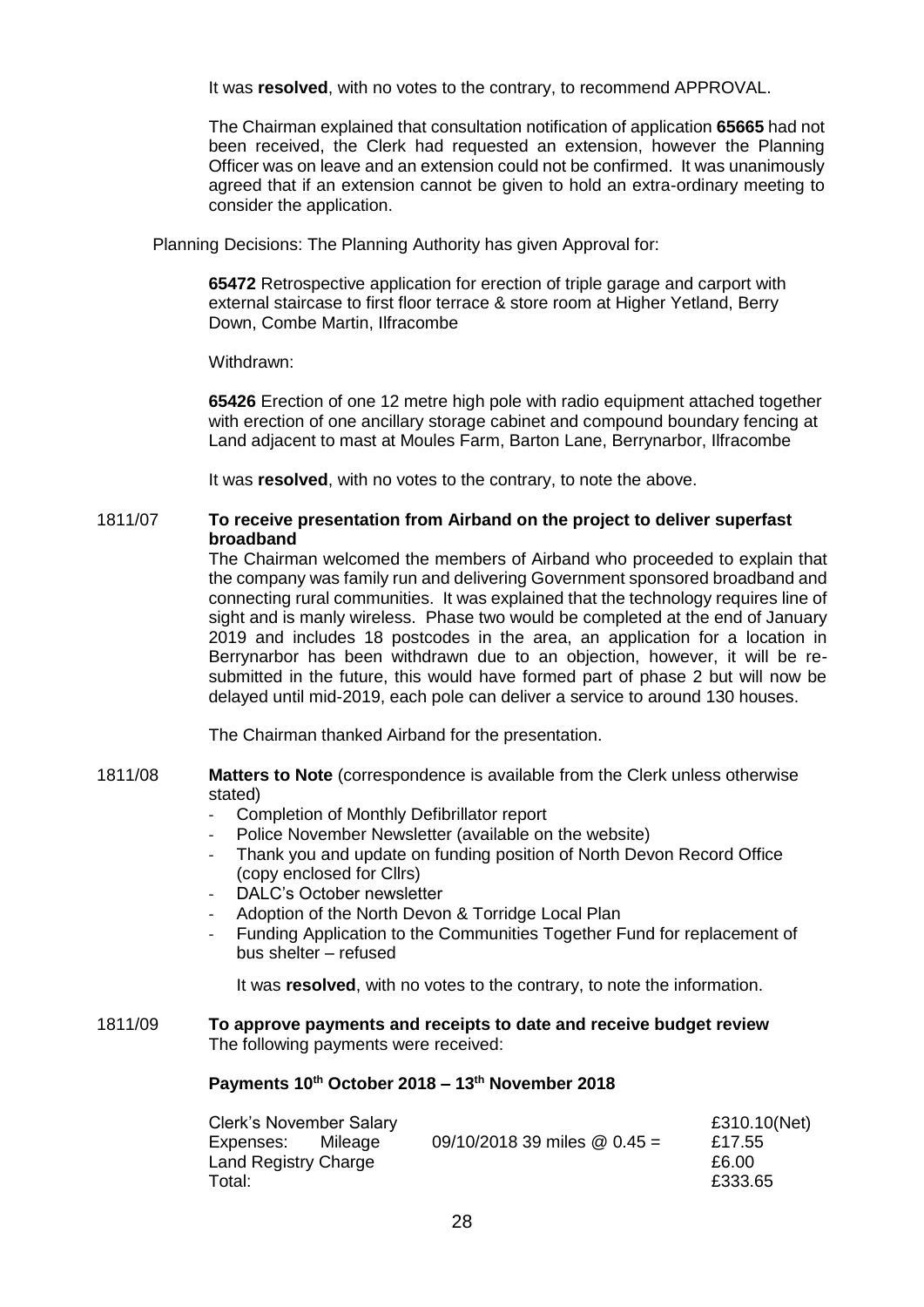| £2,977.54 |
|-----------|
| £2,369    |
| £40.00    |
| £57.49    |
| £100      |
| £77.40    |
|           |

The Wicksteed payment was agreed in January 2018 subject to querying the "abortive costs for swing installation" this cost has now been deducted from the invoice and so a payment of £732 is due making the total payments this month £3,709.54.

| Receipts 10th October 2018 -13th November 2018 |       |
|------------------------------------------------|-------|
| Interest                                       | £0.69 |
| <b>Receipts total:</b>                         | £0.69 |

It was **resolved**, with no votes to the contrary, to approve the above payments and receipts.

## 1811/10 **To agree Calendar of Meetings for 2019** It was **resolved**, with no votes to the contrary, to agree the calendar of meetings for 2019.

- 1811/11 **To consider donation towards the Royal British Legion Poppy Appeal**  It was **resolved**, with no votes to the contrary, to agree a donation of £50.
- 1811/12 **To consider donation towards the Citizens Advice Torridge, North Mid and West Devon**

It was **resolved**, with no votes to the contrary, to agree a donation of £50.

## 1811/13 **To consider donation towards Berrynarbor Pre-school** It was noted that no accounts had been received and it was **resolved**, with no votes to the contrary, to defer consideration and request a copy of the accounts.

## 1811/14 **To receive advice from the North Devon Council's Landscape & Countryside Officer on the request to remove one ash tree in the Recreation field**

It was proposed and seconded to allow the resident to fell the tree in the Recreation Field under Licence with the Parish Council and subject to the resident funding the removal, appointing a qualified Tree Surgeon as approved by the Parish Council and providing a replacement tree at their own cost in the Recreation Field, location size and species to be agreed with the Parish Council, when put to the vote the vote was tied with 4 in favour and 4 against, the proposal was lost on the Chairman's casting vote and it was **resolved** not to permit works to the tree based on the advice from the North Devon Council's Landscape and Countryside Officer which is attached to the minutes as Appendix Two.

1811/15 **To consider Christmas tree and purchasing of additional lighting** (item requested by Cllr Mrs Barten) It was **resolved**, with no votes to the contrary, to provide a Christmas Tree for the village and purchase additional lighting for the inside of the bus shelter. It was noted that the lights would be erected around the last weekend of November 2018 and a donation would be made to the Church to cover the electricity costs.